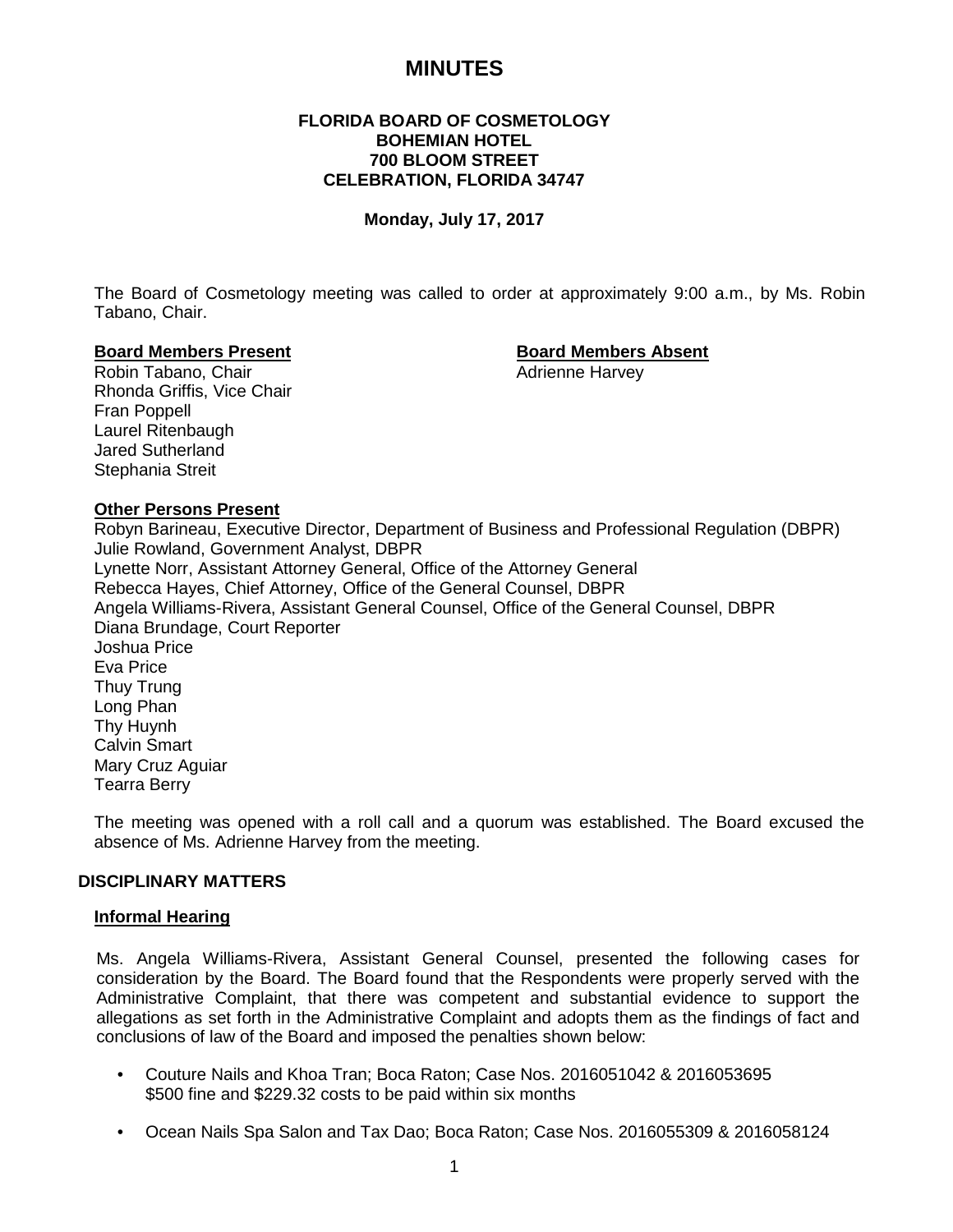\$500 fine and \$188.42 costs to be paid within six months

- Belle Nails & Spa and Thy Huynh; Lake Worth; Case Nos. 2016059032 & 2017002812 \$500 fine and \$236.86 costs to be paid within six months
- Nancy's Nail & Spa; Stuart; Case No. 2016053151 \$500 fine and \$186.56 costs to be paid within six months
- Another Broken Nail; Panama City Beach; Case No. 2017004015 \$500 fine and \$296.63 costs to be paid within six months
- Skymarks Nails and Spa; Jacksonville; Case No. 2017007417 \$500 fine and \$130.86 costs to be paid within six months

# **Motion for Waiver of Rights and Final Order**

Ms. Williams-Rivera presented the following cases for consideration by the Board. The Board found that the Respondents were properly served with the Administrative Complaint, the Respondents failed to respond within 21 days thereby waiving their right to elect a hearing in this matter, that the Board accept the allegations as stated in the Administrative Complaint and adopt them as the findings of fact and conclusions of law of the Board and imposed the penalties shown below:

- Versailles Pro Nails & Spa, Trang Tran and Phong Le; Lake Worth; Case Nos. 2016020640, 2016020638 & 2016020635 \$700 fine and \$475.67 costs to be paid within six months
- Lovely Nails of Jupiter and Phuong Vo; Jupiter; Case Nos. 2016022006 & 2016023893 \$550 fine and \$374.23 costs to be paid within six months
- Lloyd Bryan; Oakland Park; Case No. 2016043570 \$500 fine and \$77.23 costs to be paid within six months
- Duc Trinh; Davie; Case No. 2016038711 \$500 fine and \$200.77 costs to be paid within six months
- Glam City Salon and Spa; West Palm Beach; Case No. 2016026923 Ms. Williams-Rivera requested that this case be pulled from the agenda
- Thanh Cao, d/b/a La Mer Nails and Spa; Lake Worth; Case No. 2016027498 Ms. Williams-Rivera requested that this case be pulled from the agenda
- Bright Nails; Tallahassee; Case No. 2016043388 \$500 fine and \$31.31 costs to be paid within six months
- Impression's Hair Studio; Orlando; Case No. 2016025770 \$500 and \$262.16 costs to be paid within six months
- Guykeda Gordon; Miramar; Case No. 2016039952 \$500 fine and \$141.64 costs to be paid within six months
- Pachinos Hair Salon; Lake Worth; Case No. 2016052892 \$700 fine and \$116.89 costs to be paid within six months
- Royal Essence Spa & Nails; Jacksonville; Case No. 2016052082 \$500 fine and \$147.80 costs to be paid within six months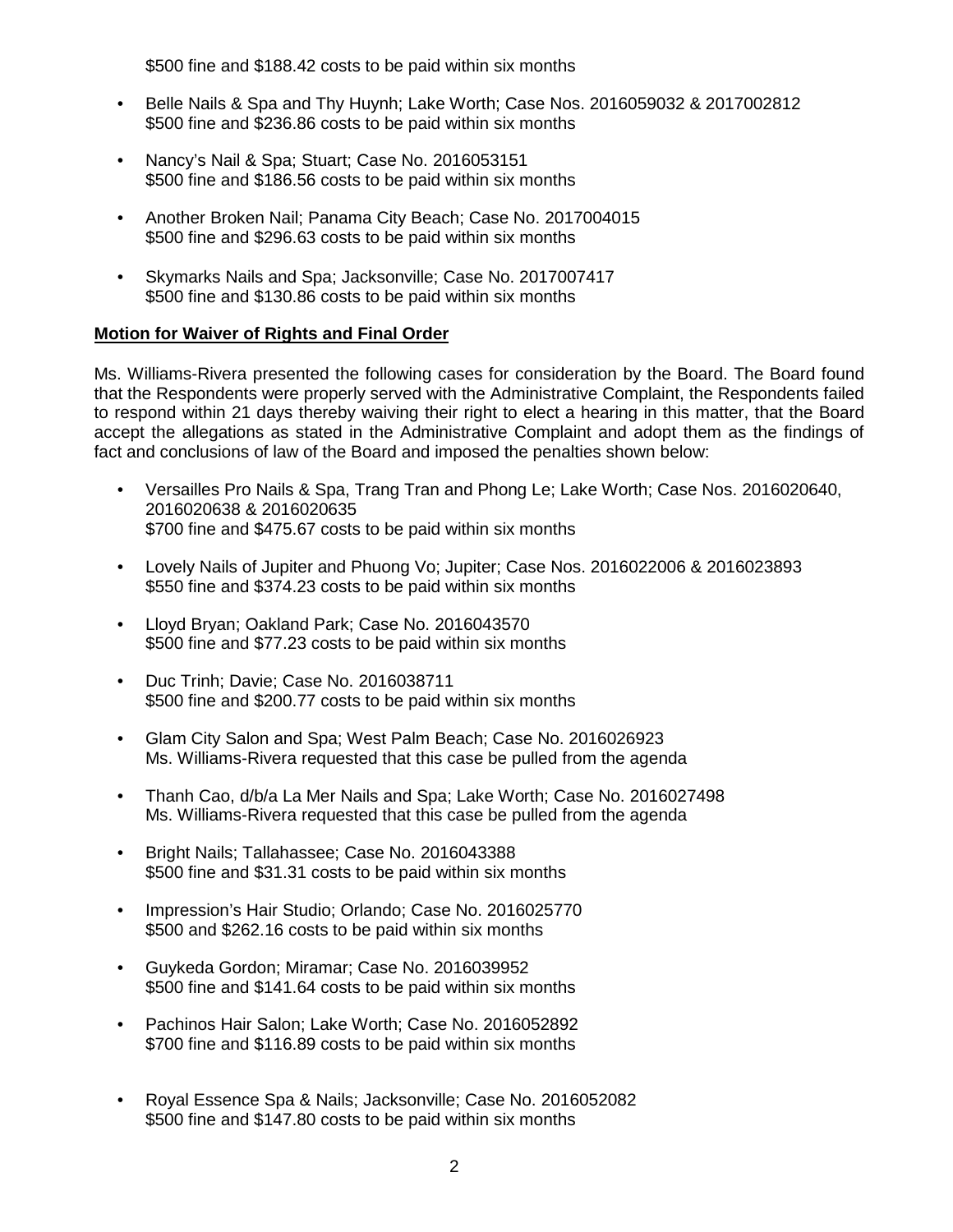- Davi Nails 1205; MacClenny; Case No. 2016049940 \$500 fine and \$196.67 costs to be paid within six months
- Crystal Marie Hunter; Gainesville; Case No. 2016031265 \$500 fine and \$438.32 costs to be paid within six months
- Tasmine Ballentine; Orlando; Case No. 2016029636 Ms. Williams-Rivera requested that this case be pulled from the agenda
- Venetian Nail Spa and Hoa Nguyen; Delray Beach; Case No. 2016048750 & 2016050461 \$500 fine and \$226.22 costs to be paid within six months
- Forever 21 Nails Spa and Jenny Nguyen; West Palm Beach; Case Nos. 2016041675 & 2016046897 \$500 fine and \$196.11 costs to be paid within six months
- Lakisha Turner; Alachua; Case No. 2016030238 \$500 fine and \$385.83 costs to be paid within six months
- Adorable Nails & Spa; Palm Harbor; Case No. 2016049345 \$500 fine and \$81.46 costs to be paid within six months Suspension of license CE9974810 for 14 days
- Cesar Matos; Dania Beach; Case No. 2016046245 \$500 fine and \$256.20 costs to be paid within six months
- Brian Torres; Orlando; Case No. 2016019693 \$390.22 costs only Revocation of license CL1218348
- Amber McClain; Ft. Walton Beach; Case No. 2016051506 \$500 fine and \$76.14 costs to be paid within six months
- Lu Nails and Vu Nguyen; N. Palm Beach; Case Nos. 2016040696 & 2016042102 \$500 fine and \$337.10 costs to be paid within six months
- Mely Nail Spa; New Port Richey; Case No. 2016053000 \$500 and \$179.57 costs to be paid within six months
- Cecilio Matias; Miami; Case No. 2016048281 Ms. Williams-Rivera requested that this case be pulled from the agenda
- US Nails and Thao Tieu; Delray Beach; Case Nos. 2017001107 & 2017002803 \$500 fine and \$193.89 costs to be paid within six months
- GetGlammedUp; West Palm Beach; Case No. 2016046361 \$500 fine and \$184.88 costs to be paid within six months
- Ocean Nails by JK and Quang Giang; Jensen Beach; Case Nos. 2016052251 & 2016053721 \$500 fine and \$341.08 costs to be paid within six months
- Nice Nails & Spa and Hieu Huynh; Greenacres; Case Nos. 2016057106 & 2017002180 \$500 fine and \$231.55 costs to be paid within six months
- B A Nails and Luu Ngochuyen; Lake Worth; Case Nos. 2016059028 & 2017003461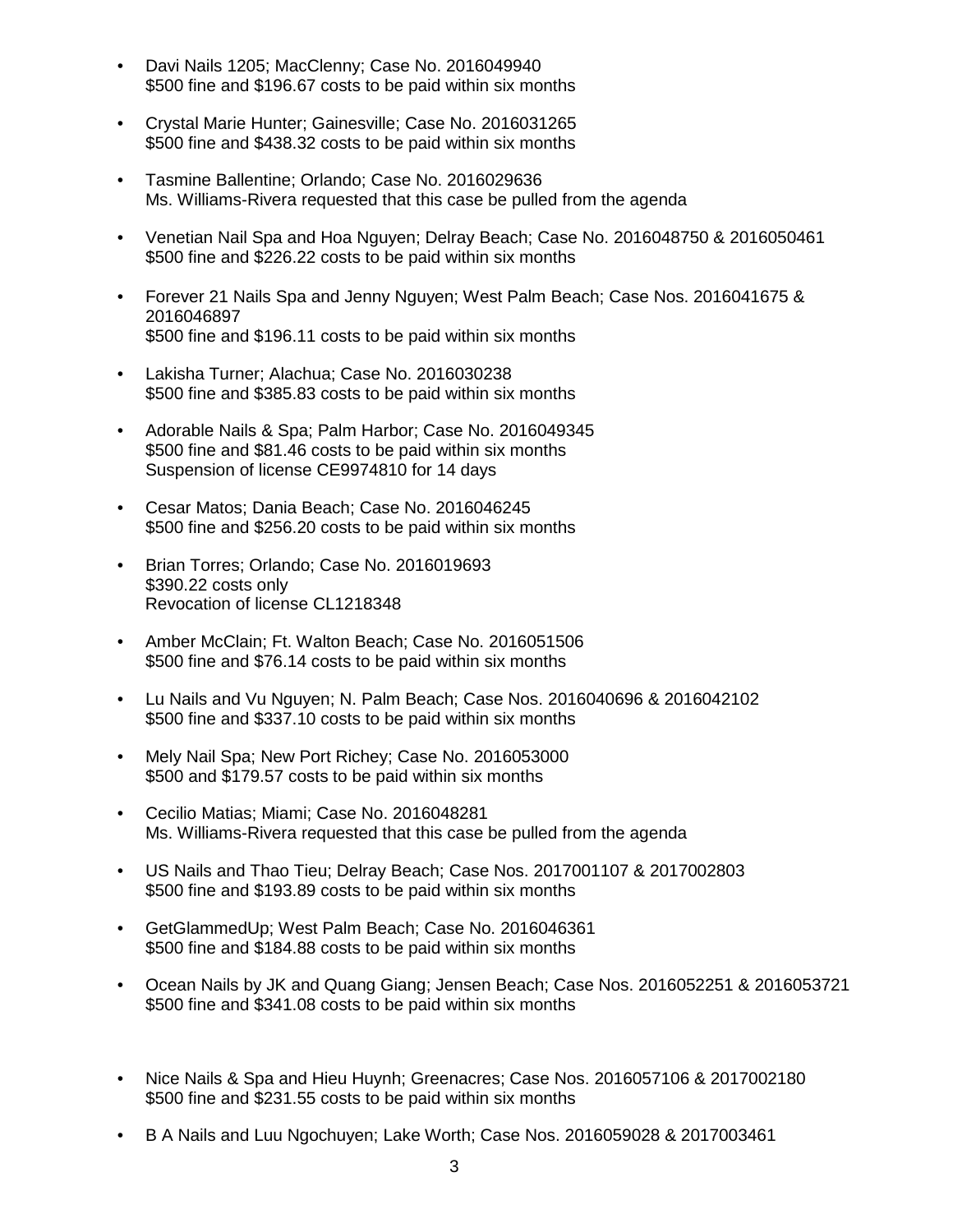\$500 fine and \$351.54 costs to be paid within six months

- A Perfect Image; Plant City; Case No. 2016039457 \$500 fine and \$172.49 costs to be paid within six months
- Regla Suarez; Miami; Case No. 2017007096 \$500 fine and \$182.89 costs to be paid within six months

# **Settlement Stipulation**

Ms. Williams-Rivera presented the following cases for consideration by the Board. The Board moved to adopt the Stipulation of the parties as the Board's final action in this matter and incorporate it and all of its terms into a final order and imposed the penalties shown below:

- Alvin Vassall; Miami Gardens; Case No. 2016039940 \$500 fine and \$197.82 costs to be paid within 30 days
- Dila Nails and Chau Ngo; Boynton Beach; Case Nos. 2016050172 & 2016053965 \$500 fine and \$170.58 costs to be paid within six months
- Venetian Nails Spa; Boca Raton; Case No. 2016052087 \$500 fine and \$86.78 costs to be paid within six months
- Diamond Nail & Spa; St. Petersburg; Case No. 2016049764 \$500 fine and \$89.03 costs to be paid within six months
- Christine Nail Salon and Chuong Huynh; Palm Beach Garden; Case Nos. 2016041171 & 2016044162 \$500 fine and \$353.43 costs to be paid within six months
- Nail Express, Long Pham and Thuy Truong; Boca Raton; Case Nos. 2016050846, 2016053702 & 2016053704 \$500 fine and \$227.24 costs to be paid within six months
- Hairdue 'N Nails; Dania; Case No. 2016046304 \$250 fine and \$77.34 costs to be paid within six months
- Andrea's Hair Design; Pompano Beach; Case No. 2016053602 \$500 fine and \$51.76 costs to be paid within six months
- Diamond Nail & Spa; Oldsmar; Case No. 2016054221 \$500 fine and \$179.57 costs to be paid within six months
- Nails by Tam of Boynton Beach and Diem Dang; Boynton Beach; Case Nos. 2016053527 & 2016055844 \$500 fine and \$216.44 costs to be paid within six months
- Lord Ford & Worth; West Palm Beach; Case No. 2016046176 \$350 fine and \$184.88 costs to be paid within six months
- QMC Nails and Hong Nguyen; West Palm Beach; Case Nos. 2016055307 & 2016058109 \$500 fine and \$233.78 costs to be paid within six months
- Venetian Nail Spa; West Palm Beach; Case No. 2016053324 \$500 fine and \$86.78 costs to be paid within six months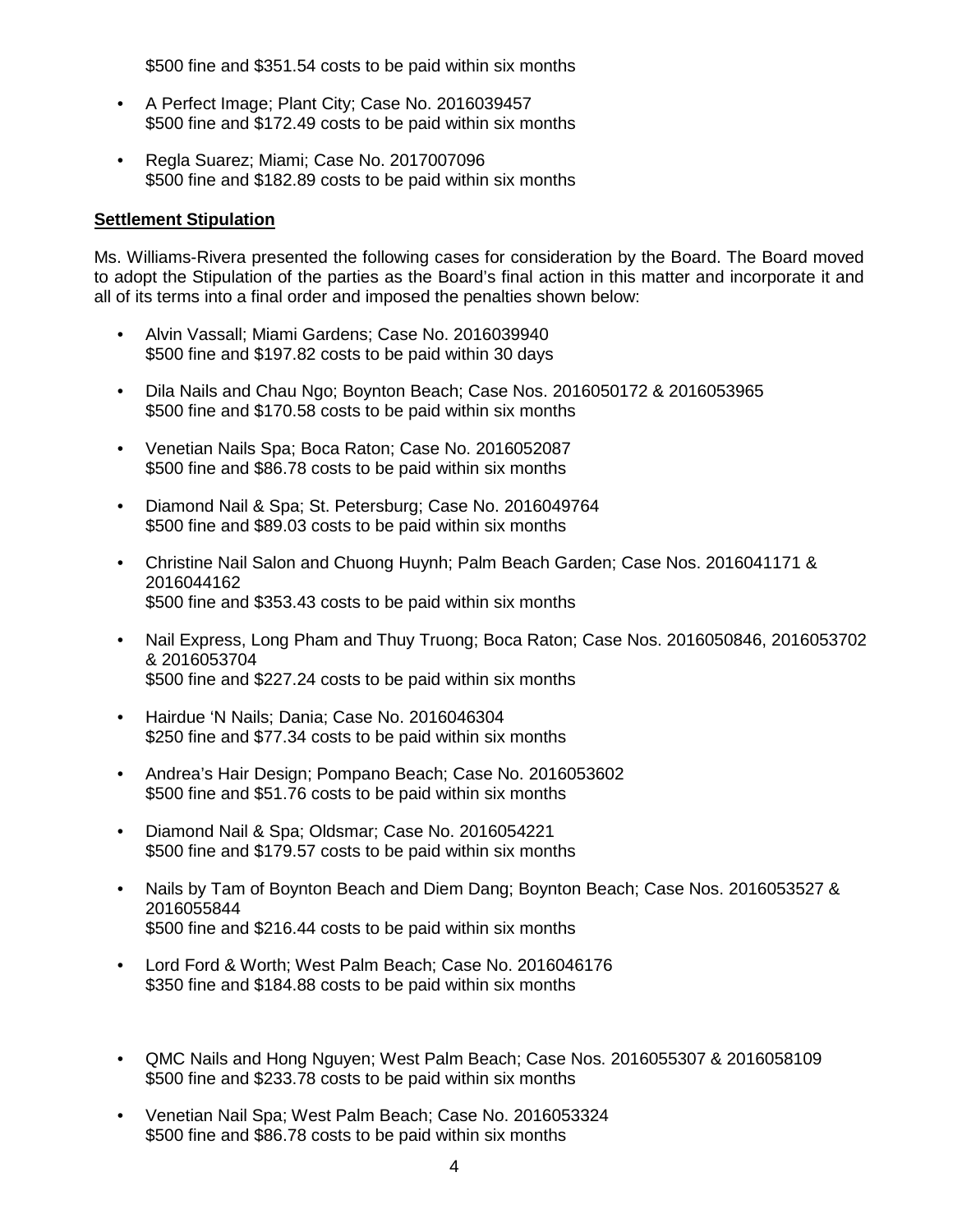- Royal Palace Nail Spa; Tampa; Case No. 2016033393 \$500 fine and \$348.27 costs to be paid within six months
- Big Bend Nails & Spa; Riverview; Case No. 2016047399 \$500 fine and \$85.44 costs to be paid within six months
- Nails So Happy; Springhill; Case No. 2016048716 \$500 fine and \$87.67 costs to be paid within six months
- Nail Star; Sarasota; Case No. 2016018995 \$500 fine and \$147.87 costs to be paid within six months
- Silver Moon River; Boca Raton; Case No. 2016055543 \$500 fine and \$122.22 costs to be paid within six months
- Red Nails and Tuyen Nguyen; Port St. Lucie; Case Nos. 2016047244 & 2016049573 \$500 fine and \$322.99 costs to be paid within six months
- Delray Nails and Spa; Delray Beach; Case No. 2017001103 \$500 fine and \$99.55 costs to be paid within six months

# **Department Attorney Report**

Ms. Williams-Rivera informed the Board that as of June 9, 2017, there were 182 open cosmetology cases in the legal section.

# **APPLICATIONS**

#### **Hair Braiding Courses**

#### N.E.A.T. Styles – Classroom

After review, Vice Chair Rhonda Griffis moved to deny the course based on the course content being outside the scope of practice of a hair braiding registration, grammatical errors, and incorrect disinfection procedures. Mr. Jared Sutherland seconded the motion and the motion passed unanimously.

#### Loc N Twisted – Classroom

After review, Vice Chair Griffis moved to deny the course based on the course content being outside the scope of practice of a hair braiding registration, grammatical errors, outdated references, and incorrect references. Mr. Sutherland seconded the motion and the motion passed unanimously.

#### Varietiez – Classroom

Ms. Tearra Berry was present for the meeting and was sworn in by Ms. Diana Brundage, Court Reporter. After review, Ms. Laurel Ritenbaugh moved to deny the course based on the course content being outside the scope of practice of a hair braiding registration, incorrect disinfection procedures, and incorrect references. Vice Chair Griffis seconded the motion and the motion passed unanimously.

#### **Hair Wrapping Courses**

#### Beyond Career Institute – Classroom

After review, Ms. Ritenbaugh moved to deny the course based on the course being outside the scope of practice of a hair wrapping registration, incorrect disinfection procedures, and incorrect references. Mr. Sutherland seconded the motion and the motion passed unanimously.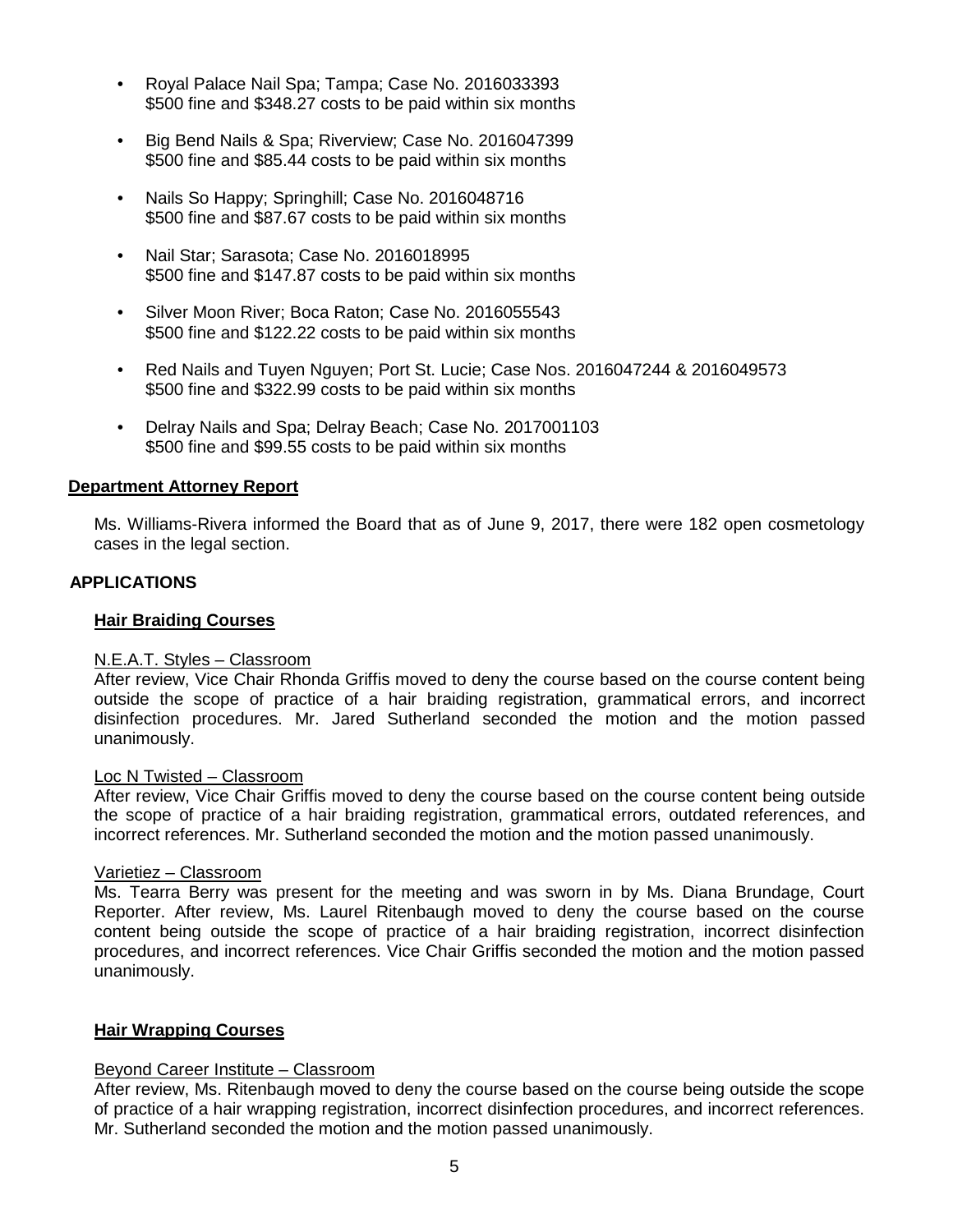# Loc N Twisted – Classroom

After review, Vice Chair Griffis moved to deny the course based on the course content being outside the scope of practice of a hair wrapping registration, grammatical errors, outdated references, and incorrect references. Mr. Sutherland seconded the motion and the motion passed unanimously.

#### **Body Wrapping Courses**

# QM Career Institute – Classroom

After review, Ms. Ritenbaugh moved to deny the course based on the course content being outside the scope of practice of a body wrapping registration, outdated references, and incorrect disinfection procedures. Mr. Sutherland seconded the motion and the motion passed unanimously.

#### Beyond Career Institute – Classroom

After review, Ms. Ritenbaugh moved to deny the course based on the course content being outside the scope of practice of a body wrapping registration, outdated references, incorrect references, grammatical errors, and incorrect disinfection procedures. Mr. Sutherland seconded the motion and the motion passed unanimously.

# **Continuing Education Courses**

# CE Institute – Ear Reflexology 3 Hour Classroom

After review, Ms. Ritenbaugh moved to deny the course based on the course content being outside the scope of practice of Board of Cosmetology licensees. Mr. Sutherland seconded the motion and the motion passed unanimously.

#### CE Institute – Hand and Ear Reflexology 6 Hour Classroom

After review, Ms. Ritenbaugh moved to deny the course based on the course content being outside the scope of practice of Board of Cosmetology licensees. Mr. Sutherland seconded the motion and the motion passed unanimously.

#### CE Institute – Lymphatic Facial Lesson 1 Hour Classroom

After review, Vice Chair Griffis moved to approve the course. Ms. Ritenbaugh seconded the motion and the motion passed unanimously.

#### CE Institute – Lymphatic Facial 6 Hour Classroom

After review, Vice Chair Griffis moved to approve the course. Mr. Sutherland seconded the motion and the motion passed unanimously.

## CE Institute – Advanced Neck Massage 3 Hour Classroom

After review, Vice Chair Griffis moved to deny the course based on the course content being outside the scope of practice of Board of Cosmetology licensees. Ms. Ritenbaugh seconded the motion and the motion passed unanimously.

#### CE Institute – Stone Facial Intro 3 Hour Classroom

After review, Ms. Ritenbaugh moved to deny the course based on the course content being outside the scope of practice of Board of Cosmetology licensees. Mr. Sutherland seconded the motion and the motion passed unanimously.

#### CE Institute – Stone Facial 6 Hour Classroom

After review, Ms. Ritenbaugh moved to deny the course based on the course content being outside the scope of practice of Board of Cosmetology licensees. Mr. Sutherland seconded the motion and the motion passed unanimously.

## CE Institute – Facial Circular Therapy 3 Hour Classroom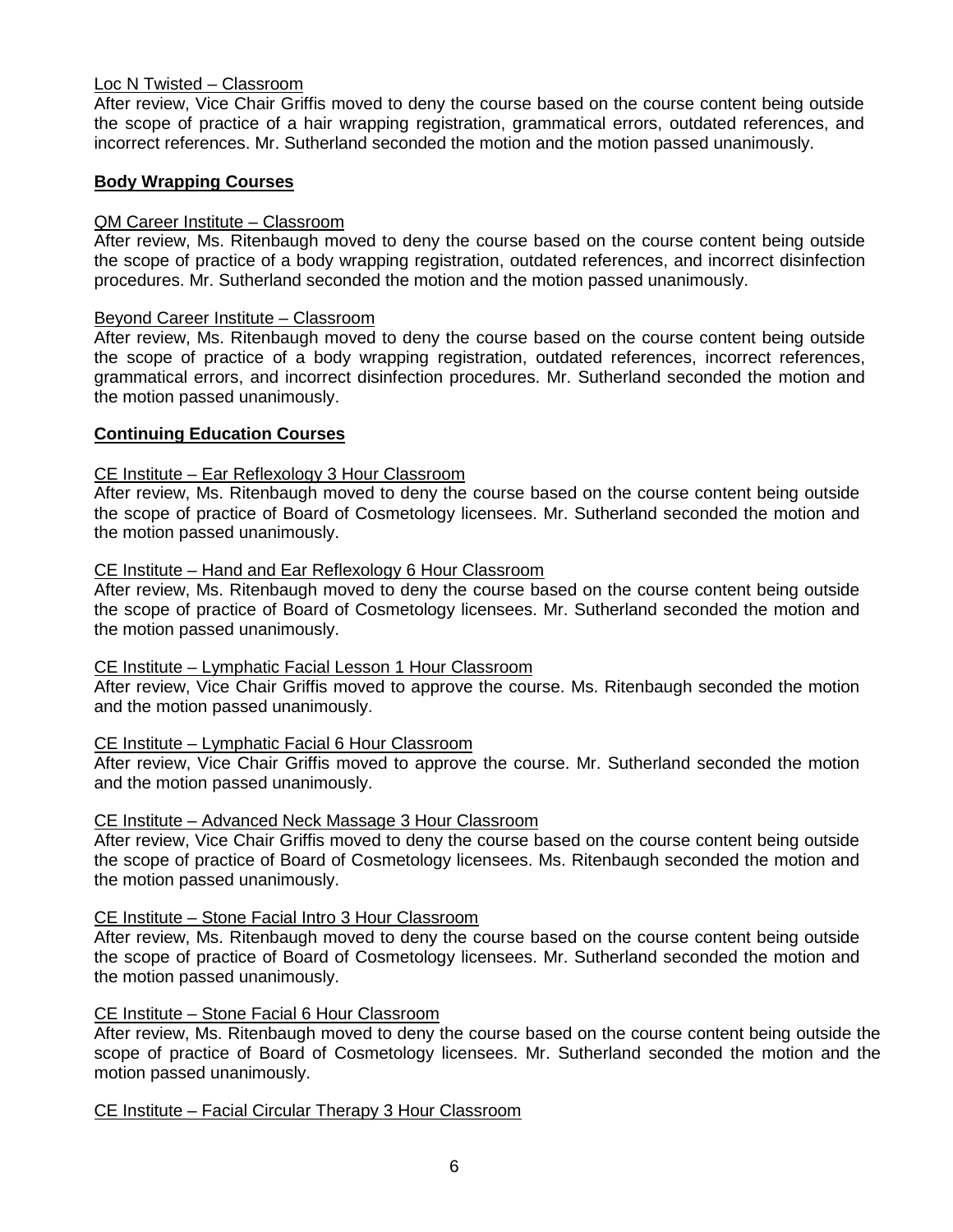After review, Vice Chair Griffis moved to deny the course based on the course content being outside the scope of practice of Board of Cosmetology licensees. Mr. Sutherland seconded the motion and the motion passed unanimously.

# CE Institute – Circular Therapy Lesson 1 Hour Classroom

After review, Vice Chair Griffis moved to deny the course based on the course content being outside the scope of practice of Board of Cosmetology licensees. Mr. Sutherland seconded the motion and the motion passed unanimously.

# CE Institute – Aromatherapy Facial 6 Hour Classroom

After review, Vice Chair Griffis moved to deny the course based on the course content being outside the scope of practice of Board of Cosmetology licensees. Mr. Sutherland seconded the motion and the motion passed unanimously.

# CE Institute – Hand Reflexology 3 Hour Classroom

After review, Mr. Sutherland moved to deny the course based on the course content being outside the scope of practice of Board of Cosmetology licensees. Ms. Stephania Streit seconded the motion and the motion passed unanimously.

# CE Institute – Advanced Face Neck and Scalp Massage 6 Hour Classroom

After review, Vice Chair Griffis moved to deny the course based on the course content being outside the scope of practice of Board of Cosmetology licensees. Mr. Sutherland seconded the motion and the motion passed unanimously.

# CE Institute – Advanced Face Neck and Scalp Massage 3 Hour Classroom

After review, Vice Chair Griffis moved to deny the course based on the course content being outside the scope of practice of Board of Cosmetology licensees. Mr. Sutherland seconded the motion and the motion passed unanimously.

# CE Institute – Working With Cancer 3 Hour Classroom

After review, Mr. Sutherland moved to deny the course based on the course content being outside the scope of practice of Board of Cosmetology licensees. Vice Chair Griffis seconded the motion and the motion passed unanimously.

# CE Institute – Working With Geriatrics 3 Hour Classroom

After review, Ms. Ritenbaugh moved to deny the course based on the course content being outside the scope of practice of Board of Cosmetology licensees. Vice Chair Griffis seconded the motion and the motion passed unanimously.

# Florida Cosmetology Educators Online – Continuing Education 16 Hour Internet

Ms. Eva Price was present for the meeting. After review, Ms. Ritenbaugh moved to approve the course with the following contingency: strike references to "MSDS" and replace with "SDS". The corrections must be submitted to the Executive Director within 30 days of the date of the order for approval. Vice Chair Griffis seconded the motion and the motion passed unanimously.

#### Florida Cosmetology Educators Online – Continuing Education 16 Hour Correspondence

Ms. Price was present for the meeting. After review, Ms. Ritenbaugh moved to approve the course with the following contingency: strike references to "MSDS" and replace with "SDS". The corrections must be submitted to the Executive Director within 30 days of the date of the order for approval. Vice Chair Griffis seconded the motion and the motion passed unanimously.

# Beauty Academy – Florida Cosmetology Essentials 16 Hour Internet

After review, Vice Chair Griffis moved to deny the course based on the course content being outside the scope of practice of Board of Cosmetology licensees, and incorrect disinfection procedures. Ms. Ritenbaugh seconded the motion and the motion passed unanimously.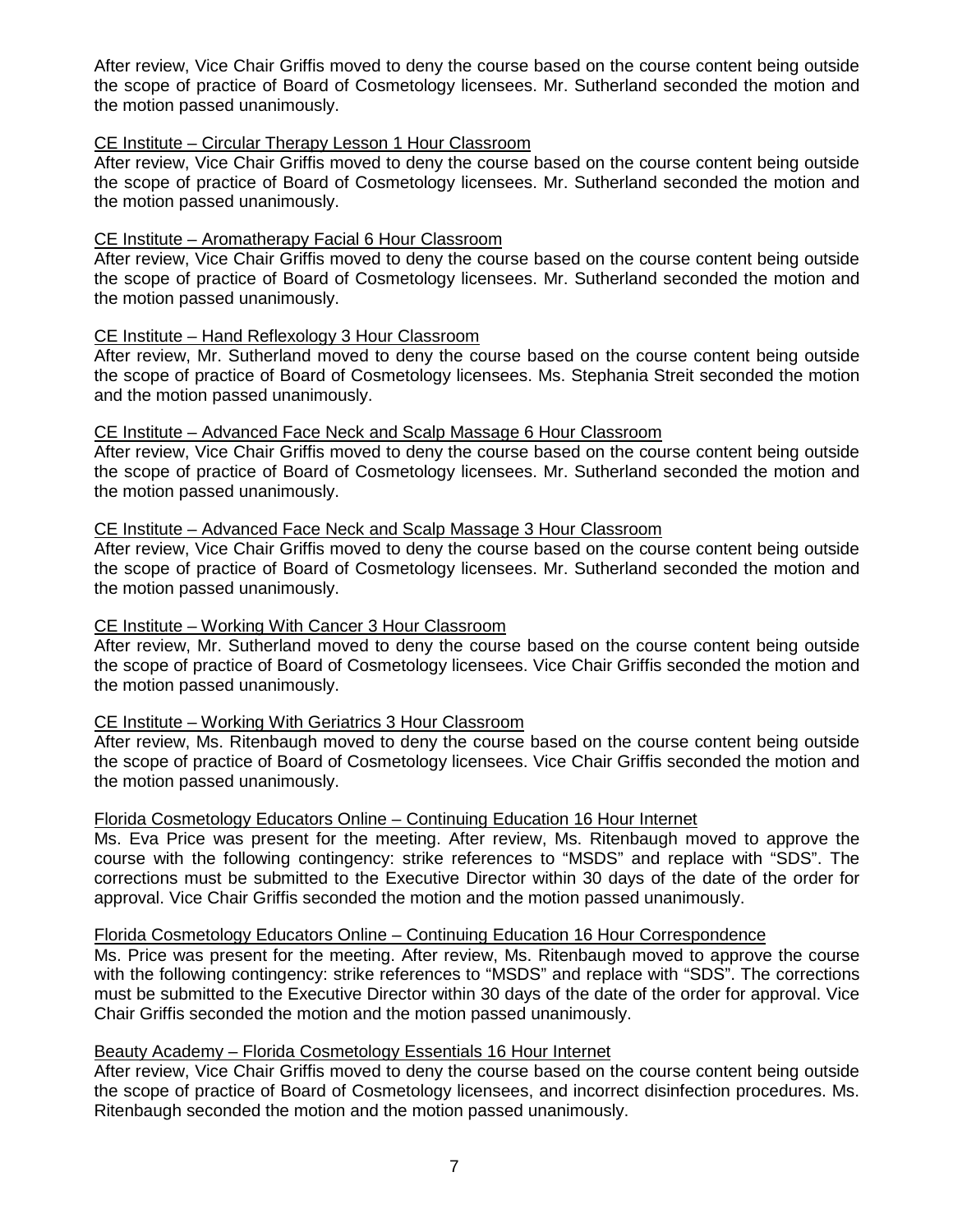# Beauty Academy – Florida Cosmetology Essentials 16 Hour Correspondence

After review, Ms. Ritenbaugh moved to deny the course based on the course content being outside the scope of practice of Board of Cosmetology licensees, and incorrect disinfection procedures. Vice Chair Griffis seconded the motion and the motion passed unanimously.

# BCCREDITS.ORG – HIV/AIDS 2 Hour Internet

After review, Ms. Ritenbaugh moved to approve the course with the following contingencies: strike references to "MSDS" and replace with "SDS", and update fees. The corrections must be submitted to the Executive Director within 30 days of the date of the order for approval. Mr. Sutherland seconded the motion and the motion passed unanimously.

# BCCREDITS.ORG – Continuing Education 16 Hour Internet

After review, Ms. Ritenbaugh moved to approve the course with the following contingencies: strike references to "MSDS" and replace with "SDS", and update fees. The corrections must be submitted to the Executive Director within 30 days of the date of the order for approval. Mr. Sutherland seconded the motion and the motion passed unanimously.

# @HOMEPREP – Chemical Makeup 2 Hour Internet

Mr. Joshua Purvis was present for the meeting. After review, Ms. Ritenbaugh moved to approve the course with the following contingency: strike references to "MSDS" and replace with "SDS". The corrections must be submitted to the Executive Director within 30 days of the date of the order for approval. Vice Chair Griffis seconded the motion and the motion passed unanimously.

# @HOMEPREP – Environmental Issues 1 Hour Internet

Mr. Purvis was present for the meeting. After review, Ms. Ritenbaugh moved to approve the course with the following contingencies: correct grammatical errors, and strike references to "MSDS" and replace with "SDS". The corrections must be submitted to the Executive Director within 30 days of the date of the order for approval. Ms. Fran Poppell seconded the motion and the motion passed unanimously.

# @HOMEPREP – HIV/AIDS 2 Hour Internet

Mr. Purvis was present for the meeting. After review, Ms. Ritenbaugh moved to approve the course. Mr. Sutherland seconded the motion and the motion passed unanimously.

# @HOMEPREP – Worker's Compensation 3 Hour Internet

Mr. Purvis was present for the meeting. After review, Ms. Ritenbaugh moved to approve the course. Mr. Sutherland seconded the motion and the motion passed unanimously.

#### @HOMEPREP – OSHA 2 Hour Internet

Mr. Purvis was present for the meeting. After review, Ms. Ritenbaugh moved to approve the course. Mr. Sutherland seconded the motion and the motion passed unanimously.

# @HOMEPREP – Sanitation and Sterilization 3 Hour Internet

Mr. Purvis was present for the meeting. After review, Ms. Ritenbaugh moved to approve the course. Mr. Sutherland seconded the motion and the motion passed unanimously.

#### @HOMEPREP – Florida Cosmetology Laws 3 Hour Internet

Mr. Purvis was present for the meeting. After review, Ms. Ritenbaugh moved to approve the course. Mr. Sutherland seconded the motion and the motion passed unanimously.

#### @HOMEPREP – Florida Cosmetology CE 16 Hour Internet

Mr. Purvis was present for the meeting. After review, Ms. Ritenbaugh moved to approve the course with the following contingencies: correct grammatical errors, and strike references to "MSDS" and replace with "SDS". The corrections must be submitted to the Executive Director within 30 days of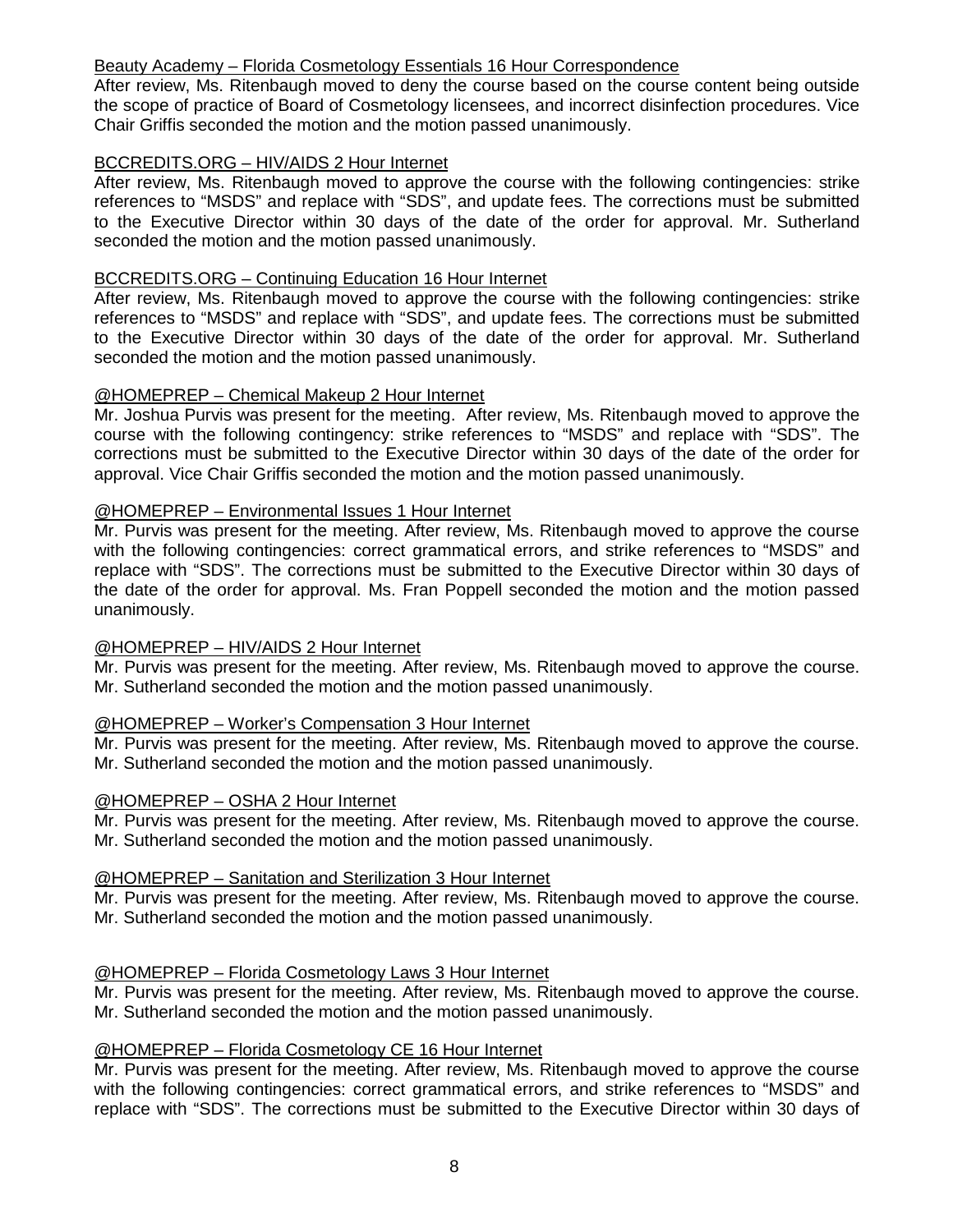the date of the order for approval. Mr. Sutherland seconded the motion and the motion passed unanimously.

# Dolly Monroe Studios – Eyelash Extension 16 Hour Classroom

After review, Vice Chair Griffis moved to deny the course based on outdated references, product driven, and incomplete course completion certificate. Mr. Sutherland seconded the motion and the motion passed unanimously.

# Martell Beauty – Eyelash Extensions 8 Hour Classroom

After review, Ms. Ritenbaugh moved to deny the course based on grammatical errors, and incorrect disinfection procedures. Mr. Sutherland seconded the motion and the motion passed unanimously

#### Anytime Certification – Cosmetology License Renewal 16 Hour Internet

After review, Ms. Ritenbaugh moved to approve the course with the following contingency: strike references to "formaldehyde". The correction must be submitted to the Executive Director within 30 days of the date of the order for approval. Mr. Sutherland seconded the motion and the motion passed unanimously.

#### ASM Beauty World Academy - Cosmetology Continuing Education 16 Hour Internet

After review, Vice Chair Griffis moved to approve the course with the following contingencies: strike references to "wet disinfectant" as a disinfectant, strike "wood lamp" and replace with "woods lamp", and update Milady reference. The corrections must be submitted to the Executive Director within 30 days of the date of the order for approval. Mr. Sutherland seconded the motion and the motion passed unanimously.

# ASM Beauty World Academy - Cosmetology Continuing Education 16 Hour Classroom

After review, Vice Chair Griffis moved to approve the course with the following contingencies: strike references to "wet disinfectant" as a disinfectant, strike "wood lamp" and replace with "woods lamp", and update Milady reference. The corrections must be submitted to the Executive Director within 30 days of the date of the order for approval. Mr. Sutherland seconded the motion and the motion passed unanimously.

# ASM Beauty World Academy - Cosmetology Continuing Education 16 Hour Correspondence

After review, Vice Chair Griffis moved to approve the course with the following contingencies: strike references to "wet disinfectant" as a disinfectant, strike "wood lamp" and replace with "woods lamp", and update Milady reference. The corrections must be submitted to the Executive Director within 30 days of the date of the order for approval. Mr. Sutherland seconded the motion and the motion passed unanimously.

# ContinuingCosmetology.com – Continuing Education 16 Hour Internet

After review, Vice Chair Griffis moved to deny the course based on outdated references, incorrect references, and incorrect disinfection procedures. Ms. Streit seconded the motion and the motion passed unanimously.

# **OTHER BUSINESS**

# **Board Attorney Report**

# 61G5-24.009, Florida Administrative Code – Biennial Renewal Fee and Delinquent Fee for Salon License

The Board agreed to reduce the delinquent fee from \$40 to \$25 based on the passage of HB741. They agreed that a violation of this rule, or any part of this rule, would not be designated as a minor violation. They also agreed that there would be no negative impact on small business nor would there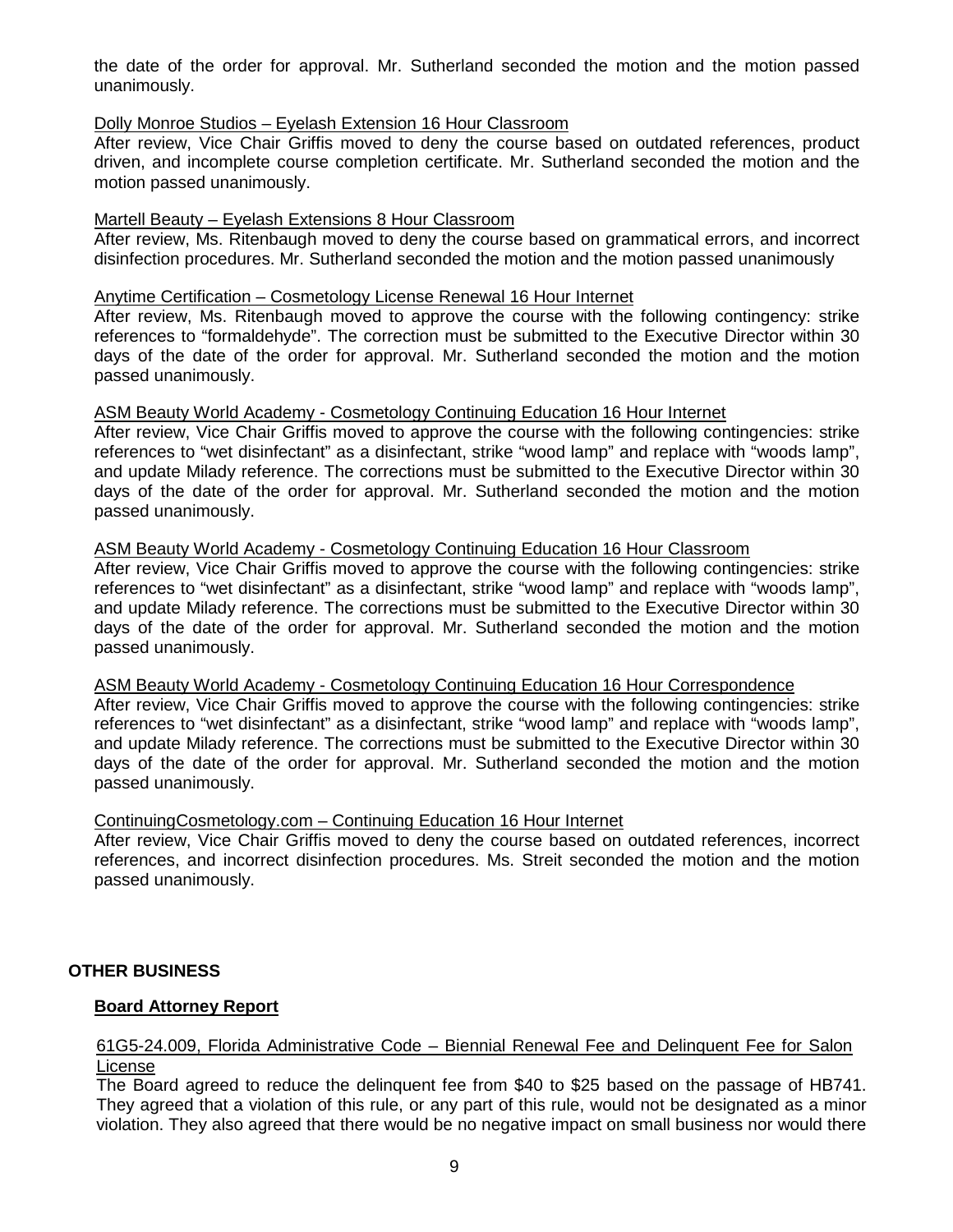likely be any increase in regulatory costs in excess of \$200,000 in the aggregate within one year after implementation.

61G5-24.010, Florida Administrative Code – Delinquent License and Specialty Registration Fee

The Board agreed to reduce the delinquent fee from \$50 to \$25 based on the passage of HB741. They agreed that a violation of this rule, or any part of this rule, would not be designated as a minor violation. They also agreed that there would be no negative impact on small business nor would there likely be any increase in regulatory costs in excess of \$200,000 in the aggregate within one year after implementation.

# 61G5-20.002, Florida Administrative Code – Salon Requirements

The Board approved the following language and agreed that there would be no negative impact on small business nor would there likely be any increase in regulatory costs in excess of \$200,000 in the aggregate within one year after implementation. They also agreed that a violation of this rule, or any part of this rule, would not be designated as a minor violation.

(1) Definitions: For the purposes of this rule, the following definitions apply:

(a) "Clean" means the removal of visible debris from a surface such as washing with soap/water.

(b) "Disinfect" means the use of a chemical to destroy potential pathogens.

(c) "Sterilize" means the complete destruction of all miocrobial life, commonly achieved through the use of heat and/or pressure.

(d) "Wet disinfection container" means a tub or jar with a lid, filled with disinfectant and large enough for all items to be completely immersed.

(e) "Infection control" means the process for reducing the risk of spreading disease causing pathogens.

(2) Prior to opening a salon, the owner shall:

(a) Submit an application on forms prescribed by the Department of Business and Professional Regulation; and

(b) Pay the required registration fee as outlined in the fee schedule in Rule 61G5-24.005, F.A.C.; and

(c) Meet the safety and sanitary requirements as listed below and these requirements shall continue in full force and effect for the life of the salon:

1. Ventilation and Cleanliness: Each salon shall be kept well ventilated. The walls, ceilings, furniture and equipment shall be kept clean and free from dust. Hair must not be allowed to accumulate on the floor of the salon. Hair must be deposited in a covered waste receptacle. Each salon which provides services for the extending or sculpturing of nails shall provide such services in a separate area which is adequately ventilated for the safe dispersion of all fumes resulting from the services.

2. Toilet and Lavatory Facilities: Each salon shall provide – on the premises or in the same building as, and within 300 feet of, the salon – adequate toilet and lavatory facilities. To be adequate, such facilities shall have at least one toilet and one sink with running water. Such facilities shall be equipped with toilet tissue, soap dispenser with soap or other hand cleaning material, sanitary towels or other hand-drying device such as a wall-mounted electric blow dryer, and waste receptacle. Such facilities and all of the foregoing fixtures and components shall be kept clean, in good repair, welllighted, and adequately ventilated to remove objectionable odors.

3. A salon, or specialty salon may be located at a place of residence. Salon facilities must be separated from the living quarters by a permanent wall construction. A separate entrance shall be provided to allow entry to the salon other than from the living quarters. Toilet and lavatory facilities shall comply with subparagraph (c)2. above and shall have an entrance from the salon other than the living quarters.

4. Animals: No animals or pets shall be allowed in a salon, with the exception of service animals and fish kept in closed aquariums.

5. Shampoo Bowls: Each salon shall have shampoo bowls equipped with hot and cold running water. The shampoo bowls shall be located in the area where cosmetology services are being performed. A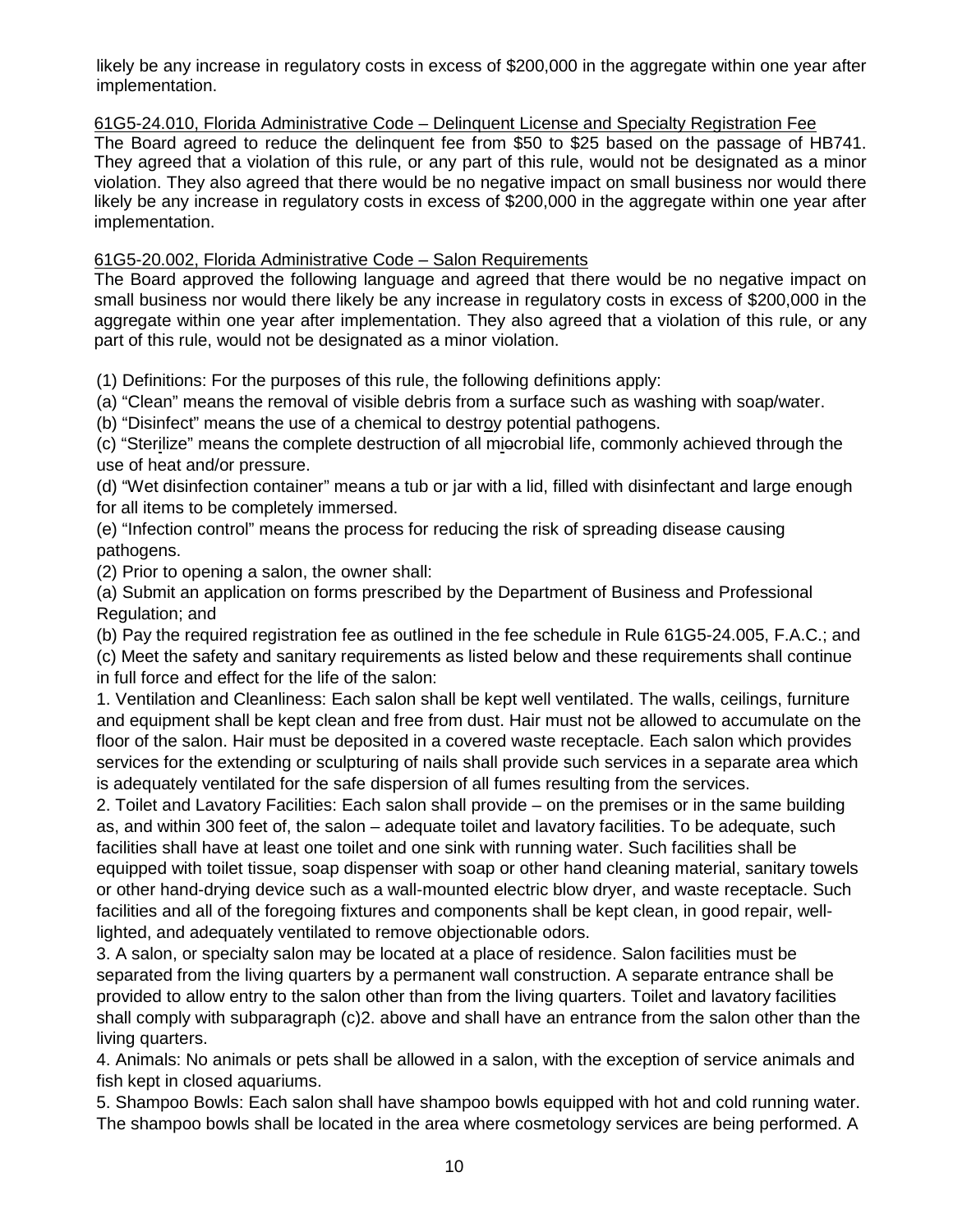specialty salon that exclusively provides specialty services, as defined in Section 477.013(6), F.S., need not have a shampoo bowl, but must have a sink or lavatory equipped with hot and cold running water on the premises of the salon.

(d) Comply with all local building and fire codes. These requirements shall continue in full force and effect for the life of the salon.

(3) Each salon shall comply with the following:

(a) Linens: Each salon shall keep clean linens in a closed, dustproof cabinet. All soiled linens must be kept in a closed receptacle. Soiled linens may be kept in open containers if entirely separated from the area in which cosmetology services are rendered to the public. A sanitary towel or neck strip shall be placed around the patron's neck to avoid direct contact of the shampoo cape with a patron's skin.

(b) Containers: Salons must use containers for waving lotions and other preparations of such type as will prevent contamination of the unused portion. All creams shall be removed from containers by spatulas.

(c) Disinfection: The use of a brush, comb or other article on more than one patron without being disinfected is prohibited. Each salon is required to have sufficient combs, brushes, and implements to allow for adequate disinfecting practices. Combs or other instruments shall not be carried in pockets. (d) Disinfectants: All salons shall be equipped with and utilize disinfecting solutions with hospital level disinfectant or EPA approved disinfectant, sufficient to allow for disinfecting practices.

1. A wet disinfection container is any receptacle containing a disinfectant solution and large enough to allow for a complete immersion of the articles. A cover shall be provided.

2. Disinfecting methods which are effective and approved for salons: First, clean articles with soap and water, completely immerse in a chemical solution that is hospital level or EPA approved disinfectant as follows:

a. Combs and brushes, remove hair first and immerse in hospital level or EPA approved disinfectant;

b. Metallic instrument, immerse in hospital level for EPA approved disinfectant;

c. Instruments with cutting edge, wipe with a hospital level or EPA approved disinfectant; or

d. Implements may be immersed in a hospital level or EPA approved disinfectant solution.

e. Shampoo bowls, facial beds, and neck rests, clean and disinfect between each use.

3. For purposes of this rule, a "hospital level disinfectant or EPA approved disinfectant" shall mean the following:

a. For all combs, brushes, metallic instruments, instruments with a cutting edge, and implements that have not come into contact with blood or body fluids, a disinfectant that indicates on its label that it has been registered with the EPA as a hospital grade bacterial, virucidal and fungicidal disinfectant; b. For all combs, brushes, metallic instruments with a cutting edge, and implements that have come into contact with blood or body fluids, a disinfectant that indicates on its label that it has been registered with the EPA as a disinfectant, in accordance with 29 C.F.R. 1910.1030.

4. All disinfectants shall be mixed and used according to the manufacturer's directions.

(e) After cleaning and disinfecting, articles shall be stored in a clean, closed cabinet or container until used. Undisinfected articles such as pens, pencils, money, paper, mail, etc., shall not be kept in the same container or cabinet. For the purpose of recharging, rechargeable clippers may be stored in an area other than in a closed cabinet or container, provided such area is clean and provided the cutting edges of such clippers have been disinfected.

(f) Ultra Violet Irradiation may be used to store articles and instruments after they have been cleansed and disinfected.

(g) Pedicure Equipment Disinfection:

The following cleaning and disinfection procedures must be used for any pedicure equipment that holds water, including sinks, bowls, basins, pipe-less spas, and whirlpool spas:

1. After each client, all pedicure units must be cleaned with a low-foaming soap or detergent with water to remove all visible debris, then disinfected with an EPA registered hospital grade bactericidal, fungicidal, virucidal, and pseudomonacidal disinfectant used according to manufacturers' instructions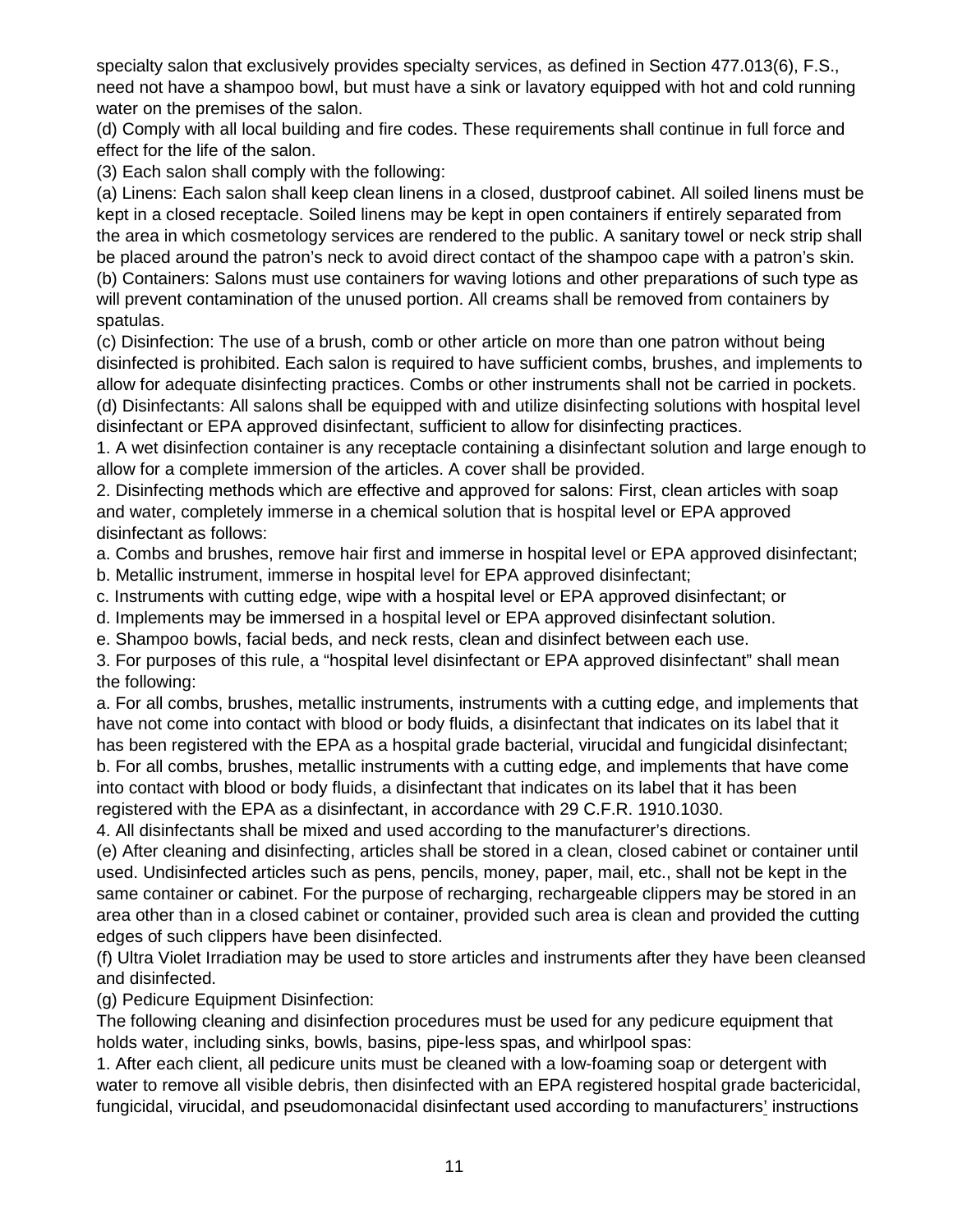for at least ten (10) minutes. If the pipe-free foot spa has a foot plate, it should be removed and the area beneath it cleaned, rinsed, and wiped dry.

2. At the end of each day of use, the following procedures shall be used:

a. All filter screens in whirlpool pedicure spas or basins for all types of foot spas must be disinfected. All visible debris in the screen and the inlet must be removed and cleaned with a low-foaming soap or detergent and water. For pipe-free systems, the jet components or foot plate must be removed and cleaned and any debris removed. The screen, jet, or foot plate must be completely immersed in an EPA registered, hospital grade bactericidal, fungicidal, virucidal, and pseudomonacidal disinfectant that is used according to manufacturer's instructions. The screen, jet, or foot plate must be replaced after disinfection is completed and the system is flushed with warm water and low-foaming soap for 5 minutes, rinsed, and drained.

b. After the above procedures are completed, the basin should be filled with clean water and the correct amount of EPA registered disinfectant. The solution must be circulated through foot spa system for 10 minutes and the unit then turned off. The solution should remain in the basin for at least 6 to 10 hours. Before using the equipment again, the basin system must be drained and flushed with clean water.

3. Once each week, subsequent to completing the required end-of-day cleaning procedures, the basin must be filled with a solution of water containing one teaspoon of 5.25% bleach for each gallon of water. The solution must be circulated through the spa system for 5 to 10 minutes and then the solution must sit in the basin for at least 6 hours. Before use, the system must be drained and flushed.

4. A record or log book containing the dates and times of all pedicure cleaning and disinfection procedures must be documented and kept in the pedicure area by the salon and made available for review upon request by a consumer or a Department inspector.

(4) No cosmetology or specialty salon shall be operated in the same licensed space allocation with any other business which adversely affects the sanitation of the salon, or in the same licensed space allocation with a school teaching cosmetology or a specialty licensed under Chapter 477, F.S., or in any other location, space, or environment which adversely affects the sanitation of the salon. In order to control the required space and maintain proper sanitation, where a salon adjoins such other business or school, or such other location, space or environment, there must be permanent walls separating the salon from the other business, school, location, space, or environment and there must be separate and distinctly marked entrances for each.

Evidence that the full or specialty salon contains a minimum of 100 square feet of floor space per operator.

(5) Evidence that the full or specialty salon contains a minimum of 100200 square feet of floor space. No more than one  $(1)$ two  $(2)$  cosmetologists or specialists may be employed in a salon which has only the minimum floor space. An additional 50 square feet will be required for each additional specialist or cosmetologist employed.

(6) Full andA specialty salons, regardless of size and number of operators, offering only one of the regulated specialties shall evidence a minimum of 100 square feet used in the performance of the specialty service and shall meet all the sanitation requirements stated in this section. No more than one specialist or cosmetologist may be employed in a specialty salon with only the minimum floor space. An additional 50 square feet will be required for each additional specialist or cosmetologist employed.

(7) For purposes of this rule, "permanent wall" means a vertical continuous structure of wood, plaster, masonry, or other similar building material, which is physically connected to a salon's floor and ceiling, and which serves to delineate and protect the salon.

# **Executive Director Report**

Financial Report for Period Ending March 2017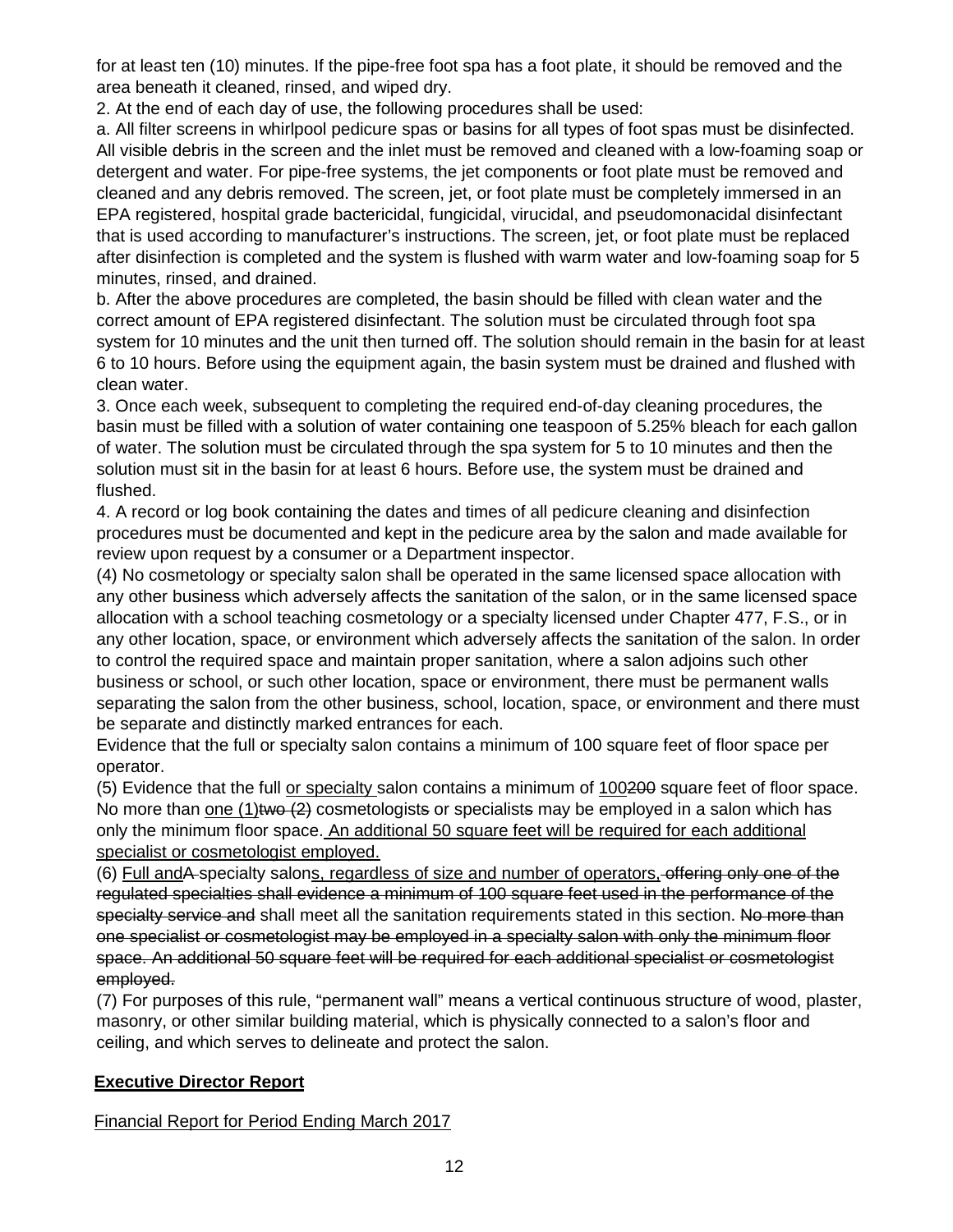Ms. Robyn Barineau, Executive Director, reported that the balance in the Board's operating account as of March 31, 2017, was over \$7.6 million, and the balance in their unlicensed activity account was over \$3.2 million for the same period.

# **Correspondence**

Complaints and Investigative Statistics – July 2016 – May 2017

Ms. Barineau informed the Board that the Complaints and Investigative Statistics Report was included in the agenda for informational purposes.

Cosmetology Examination Summary – January 2017 – May 2017

Ms. Barineau informed the Board that the Cosmetology Examination Summary was included in the agenda for informational purposes.

#### **Dates and Locations of Future Meetings**

October 16-17, 2017 – Hutchison Island January 22-23, 2018 – Destin April 16-17, 2018 – Altamonte Springs July 16-17, 2018 – Lake Mary

# **ADJOURNMENT**

There being no further business, the meeting was adjourned at approximately 3:30 p.m.

**Tuesday, July 18, 2017** 

The Board of Cosmetology meeting was called to order at approximately 9:00 a.m., by Chair Tabano.

# **Board Members Present Board Members Absent**

Robin Tabano, Chair **Adrienne Harvey Adrienne Harvey** Rhonda Griffis, Vice Chair Fran Poppell Laurel Ritenbaugh Jared Sutherland Stephania Streit